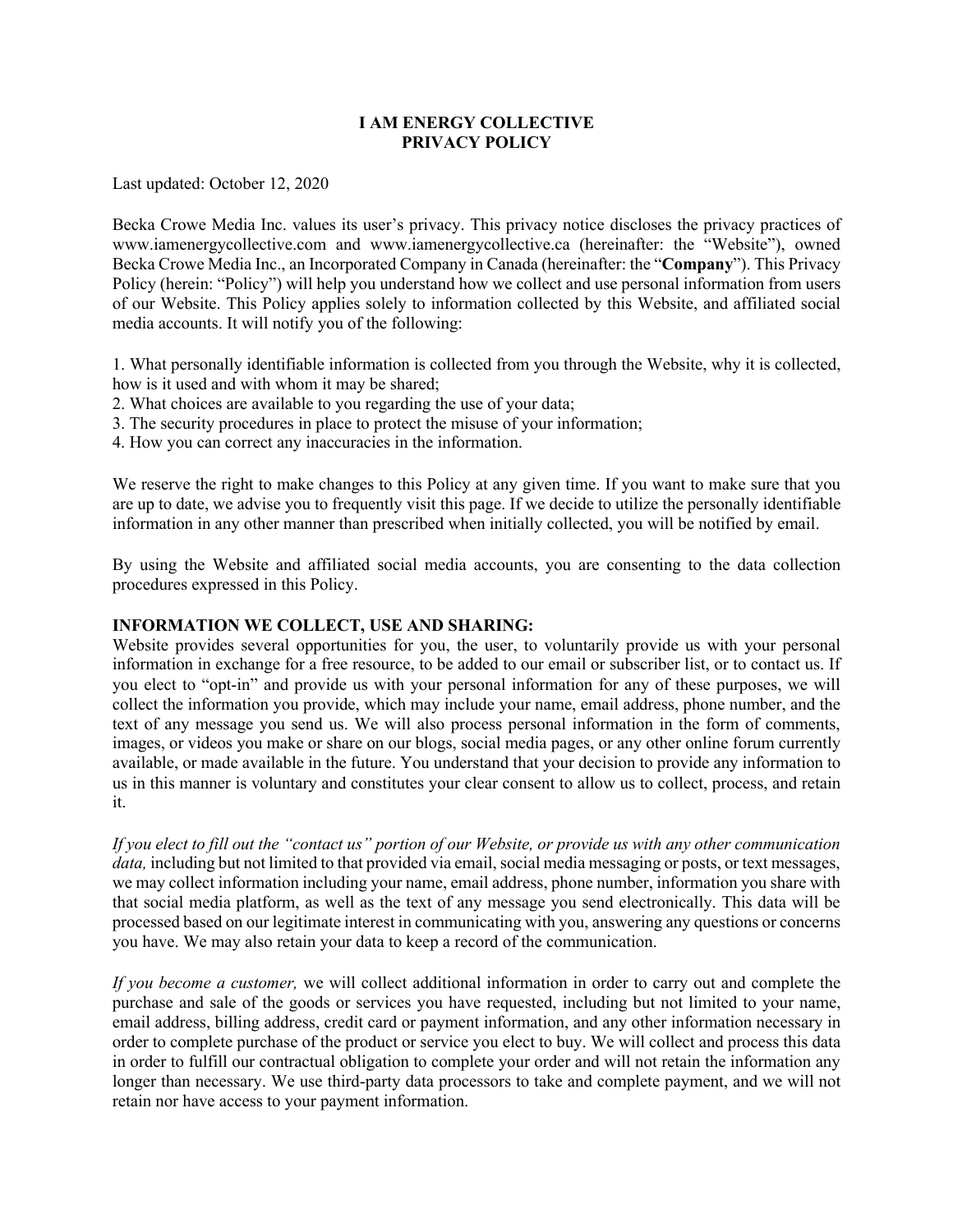*If you are on our email list due to your consent to be added*, or our legitimate interest in engaging in direct marketing, we may also use your data to send you targeted social media advertisements or upload your information into our social media account to create look-a-like audiences. To ensure compliance with the CAN-SPAM Act, all emails from us will clearly state the sender of the email, as well as provide instructions on how to unsubscribe from our list or contact us with any questions or concerns.

We may also collect information through Automatic Data Collection Technology. We may use or send standard "cookies" to identify your browser from time to time. We do not include any personally identifiable information in cookies and will not employ any other mechanisms (other than those discussed above) to capture data on our Website. We may use both session cookies (which expire once you close your browser) and persistent cookies (which stay on your computer until you delete them). You can accept or decline cookies using your web browser settings. If you choose to disable cookies, some areas of the Website may not work properly or at all. Website does not respond to Do Not Track signals sent by your browser.

We may also collect data about how you use the Website, your browsing actions or patterns, computer equipment, IP address, internet connection, and other similar choices you make, including via Google Analytics and Facebook Pixels, in order to obtain statistical data, improve our Website and offerings, and ensure you receive information relevant to you. If we utilize this technology, we will use them in compliance with all policies of these third-party companies. We may receive personal data from third parties including Google, social media platforms, search engines, PayPal, Stripe, and other third-party payment processing companies.

# **HOW AND WHY IT'S COLLECTED:**

We collect your personal information when you voluntarily, directly provide it to us to receive a free or paid resource, product, or service, or when you fill out a form or send an email to contact us, and we do so in order to provide you with the resource you have indicated you'd like to receive. We may also track your future interactions with our content, and use your personal information to keep you informed about the products and services you have elected to receive, as well as any linked or similar products or services we think you may be interested in. The information will be collected by us following your choice to manually enter it in and click to be added to our list. No such information will be collected without your taking action to be added to our list, or in exchange for a free resource.

We may also receive data from third parties like Google Analytics, Facebook and other advertising platforms, providers of technical or payment services as needed, and other similar third parties. We do our best to only utilize third parties who have been deemed GDPR-compliant, and whom we have either completed a data processing agreement with or have reviewed and confirmed their policies regarding data processing to ensure compliance.

### **HOW WE USE YOUR INFORMATION:**

You have the right to know and understand how your information is used. We will use the personally identifiable information you voluntarily give us in order to carry out the service or product you requested, including free resources, trainings, newsletters, periodic promotional emails, and to notify you about any changes to our policies or services. We may also use your personal information to form "look-a-like" audiences in our digital marketing campaigns, which includes uploading your information into our social media advertising campaign.

If you purchase something from us, we will use your billing address and credit card information to complete your desired purchase or purchases only and will not store or share any such information. By providing this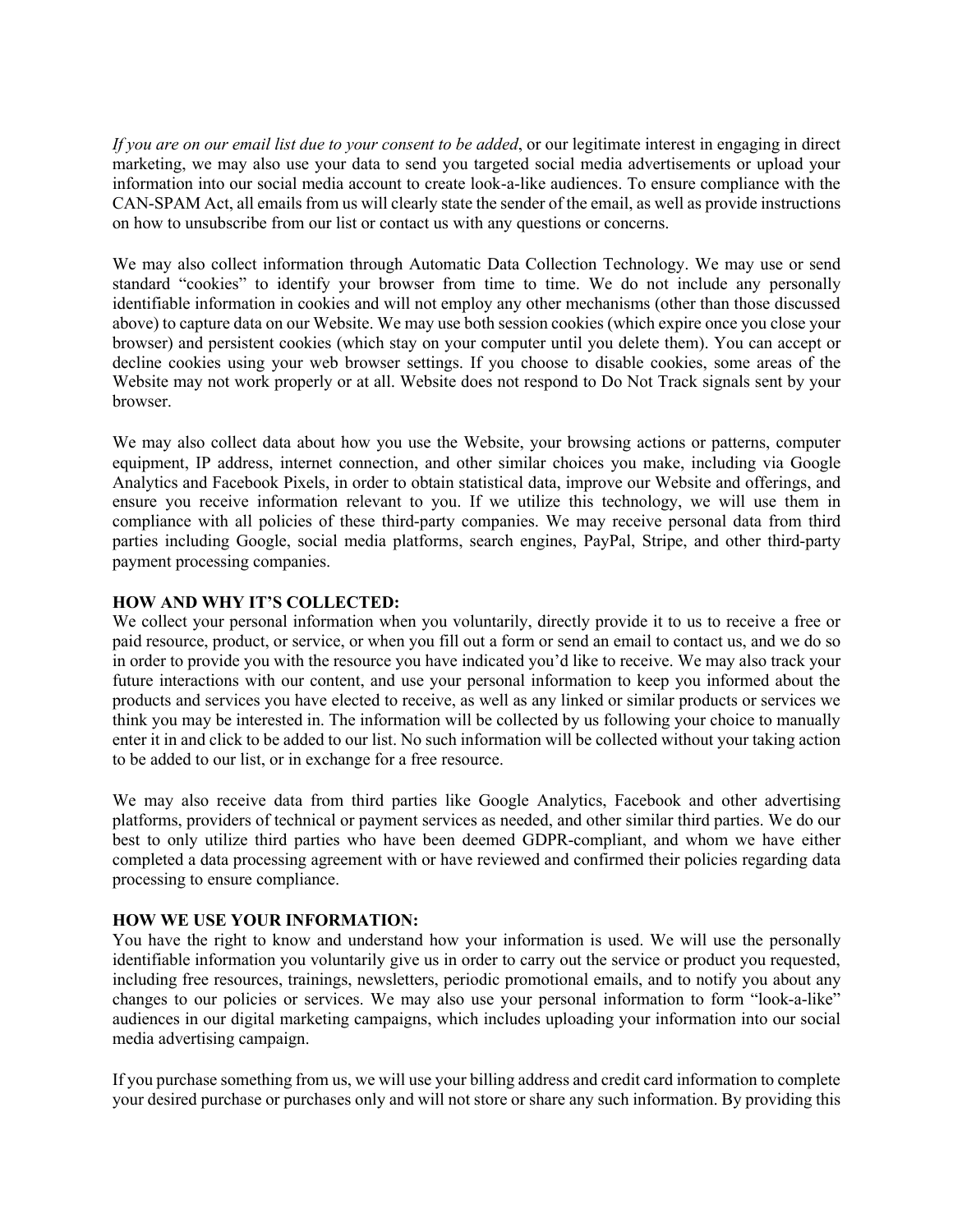information to us, you understand and agree that we may use and store such information to send emails; bill credit cards in exchange for programs or products purchased or utilize comments for marketing purposes.

If you make a purchase from us, we may also use your personal information to send necessary updates to our products or services you have purchased, or to keep you informed of any necessary information relating to our products or services.

*Non-Personally Identifiable Information:* Additional non-identifying information that is collected may be used to provide an overview of how people are accessing and using the Website; it is not used for any additional purposes, and the Website does not use any such data to make automated decisions. We may also record some or all information to help create a better user experience. We may use information such as your IP address to help diagnose technical problems with servers or our Website, and to determine which portions of our Website receive the most traffic, to understand which content is the most useful to our visitors. Your IP address will not personally identify you and may be used in such limited purposes as outlined above, in order to improve user experience.

# **HOW INFORMATION IS STORED AND SHARED:**

You have the right to know what information is stored (and not stored) and how it is processed. Your information is stored through a data management system, and it is important to us to take appropriate measures to ensure your information is kept confidential. You understand that there are limited purposes where we will share your confidential information, including with those who are providing technical support for our Website, or those who are members of our team, including legal and accounting. Any parties who will have access to your information will keep such information confidential and will never share with any unrelated parties to the best of our abilities. Information provided by you will never be shared, sold, or given to any other company or person without your consent, other than what is required to complete a purchase or request you have made, unless required to do so by law, or any governmental requirements. We require all such third parties to treat your personal information in accordance with the law, and only allow them to process your personal data for specific, necessary purposes.

Please be aware we may disclose information provided if we are required to do so by law, or if there is an honest, good faith belief that such disclosure is necessary to protect the rights of our Website or of Becka Crowe Media Inc. that any portion of our policies are being violated, to prevent or mitigate a belief that a crime may being committed, or to protect that safety or rights of our other uses. This information may also be shared as a result of the sale of Becka Crowe Media Inc. or any branch of the Company, as well as with any joint venture partners or affiliate marketers, should we deem it necessary to share such information. We will always take all reasonable measures to protect and safeguard your information.

This Website, and the servers and parties which made this Website available on a global scale, are located within and operate within Canada. The internet laws of Canada govern any and all matters relating to this Website, including content, as well as the principles of the General Data Protection Regulation (GDPR) as they apply to residents of the European Union. Any information you choose to provide through this Website, including subscribing to a newsletter, opting-in to receive a free gift, or purchasing something will be transferred to Canada for processing. That information may then be transferred within Canada or back out of Canada to other countries outside of your country of residence, depending on the type of information, and how it is stored by us. If transferred to another country, it may not have data protection laws that are as comprehensive or protective as those in your country of residence; however, our collection, storage, and use of your Personal Information will at all times be governed by this Privacy Policy. By visiting our Website, you acknowledge this information, and by submitting any personal information onto our Website, you hereby authorize this transfer and processing of information.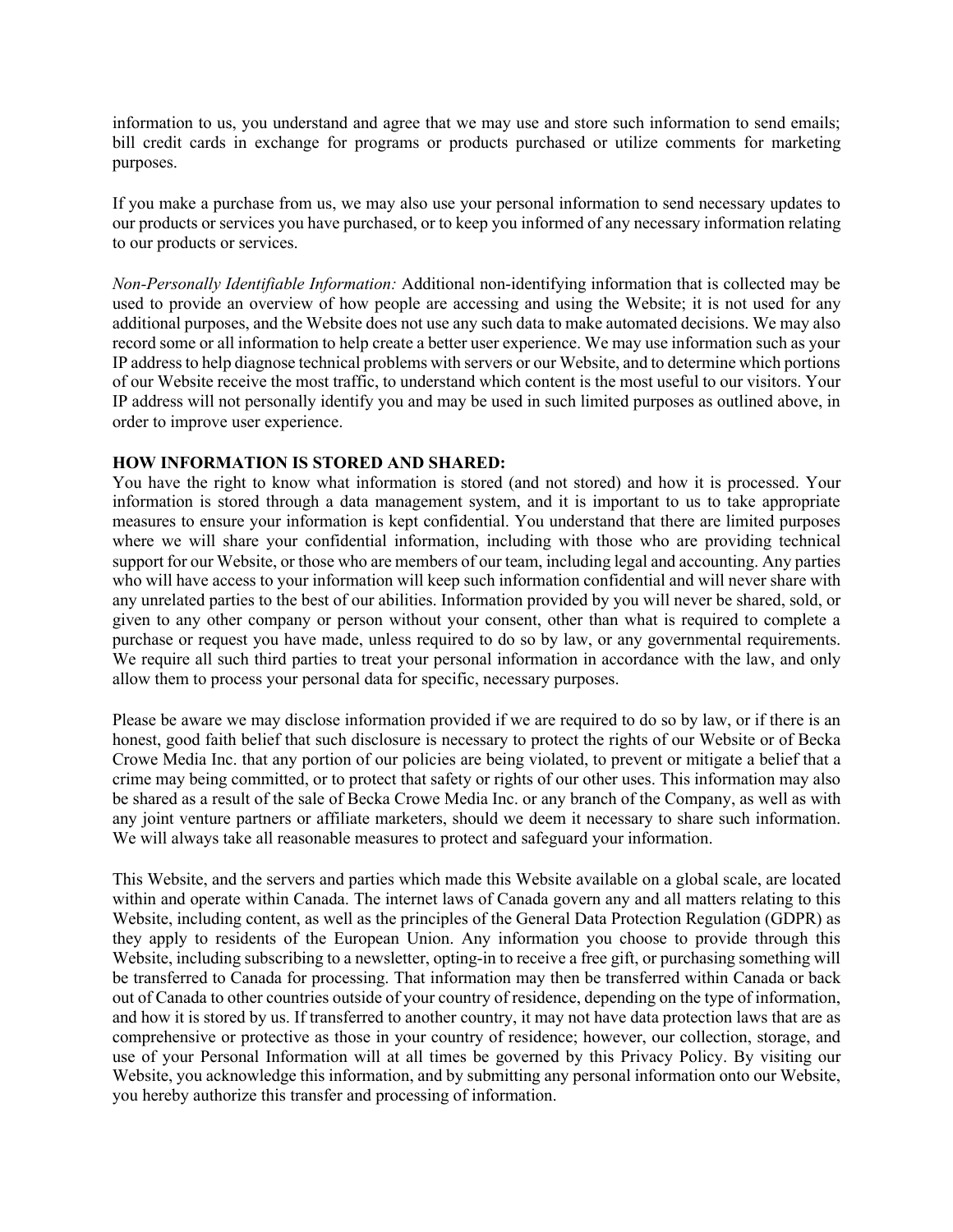By collecting and using your personal data, we are acting as a data controller, meaning we determine what information is collected, how long it is stored, and what the Personal Information will be used for. We utilize a third-party company to act as a data processor, which stores information such as names and email addresses that make up our email list. To the best of our ability, we have researched and concluded that all third-party data processors we use have advised us they are compliant with the General Data Protection Regulations as well.

### **YOUR ACCESS TO AND CONTROL OVER INFORMATION:**

You have the right to update, edit, or delete your information from our database. It is also within your right to opt-out of any future communications from us at any time by clicking the "unsubscribe" button at the bottom of any email we send you from our list. Should you wish to request access to information that Becka Crowe Media Inc. has about you, correct or edit any information, or unsubscribe from our email list, and/or remove or delete your information from our database, you also have the option to do so at any time, free of charge, by reaching out to us at via the following email address to: hello@iamenergycollective.com:

- See what data we have about you if any.
- Change/Correct any data we have about you.
- Have us delete any data we have about you.
- Express any concern you have about our use of your data.

### **UNSUBSCRIBE OR OPT-OUT:**

All users and visitors to our Website have the option to discontinue receiving communications from us by way of email or newsletters. To discontinue or unsubscribe from our Website please send an email that you wish to unsubscribe to hello@iamenergycollective.com. We will continue to adhere to this Policy with respect to any personal information previously collected.

### **INFORMATION PROTECTION AND DISCLOSURE:**

We take precautions to protect your information against unauthorized access, unlawful processing, accidental loss, destruction and damage. Any information submitted to us via the Website is protected both online and offline. However, no method of transmission over the Internet or method of electronic storage is 100% guaranteed, therefore we can only guarantee a reasonable level of absolute security of your personally identifiable information.

Wherever we collect sensitive information (such as credit card data), that information is encrypted and transmitted to us in a secure way. You can verify this by looking for a lock icon in the address bar and/or looking for "https" at the beginning of the address of the Web page.

While we use encryption to protect sensitive information transmitted online, we also protect your information offline. Only employees who need the information to perform a specific job are granted access to personally identifiable information. The computers/servers in which we store personally identifiable information are kept in a secure environment.

We have determined it is not required to appoint a Data Protection Officer, as our core activities do not consist of processing operations that require regular and systematic monitoring of data subjects nor do we process sensitive categories of data on a large scale.

### **HOW LONG WE KEEP YOUR INFORMATION:**

The data we collect from you will be stored for no longer than necessary, based on how long your information remains relevant, the length of time it is reasonable to keep records to demonstrate that we have fulfilled our duties and obligations, any limitation periods prescribed by law within which claims might be